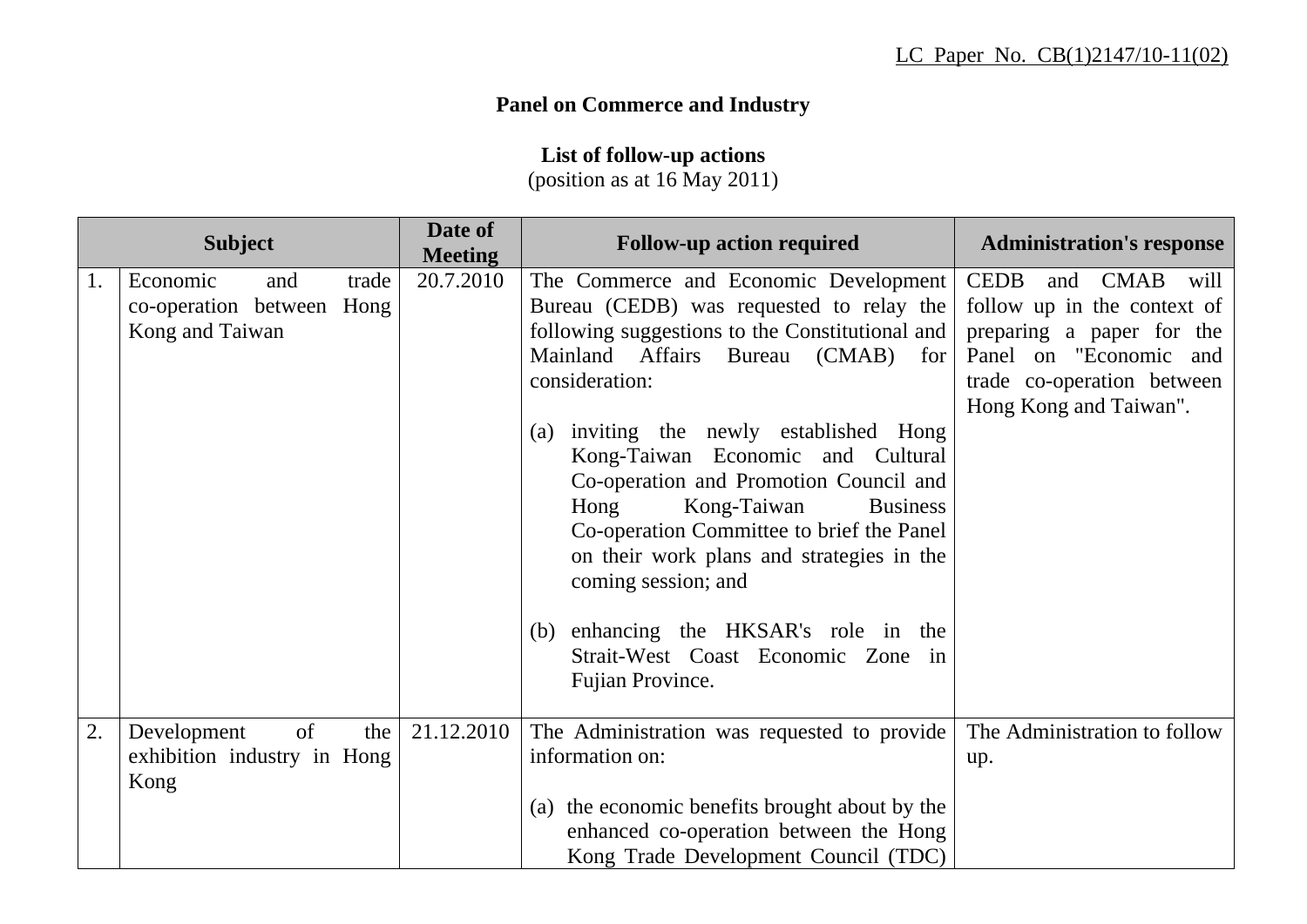|                | $-2-$                                   |                           |                                                                                                                                                                                                                                                                                                                                                                                        |                                     |  |  |
|----------------|-----------------------------------------|---------------------------|----------------------------------------------------------------------------------------------------------------------------------------------------------------------------------------------------------------------------------------------------------------------------------------------------------------------------------------------------------------------------------------|-------------------------------------|--|--|
| <b>Subject</b> |                                         | Date of<br><b>Meeting</b> | <b>Follow-up action required</b>                                                                                                                                                                                                                                                                                                                                                       | <b>Administration's response</b>    |  |  |
|                |                                         |                           | and AsiaWorld-Expo (AWE), including<br>the implementation of the "one show, two<br>locations" approach, to the overall<br>economy of Hong Kong; and<br>feedback<br>TDC's<br>gathered<br>$(b)$ the<br>in                                                                                                                                                                                |                                     |  |  |
|                |                                         |                           | consultation with the industry on staging<br>exhibitions at the AWE, as well as the<br>questionnaire and methodology used in the<br>relevant survey.                                                                                                                                                                                                                                   |                                     |  |  |
| 3.             | Promotion<br>of<br>inward<br>investment | 18.1.2011                 | The Administration was requested to:<br>(a) provide comparative statistics between<br>Hong Kong and Singapore on the amount<br>of inward foreign direct investment (FDI)<br>over the past three years;<br>(b) report progress in attracting FDI in the<br>information and technology sector to the<br>Panel in around six month's time;<br>(c) relay members' concerns over management | The Administration to follow<br>up. |  |  |
|                |                                         |                           | of the EcoPark to the Environment Bureau<br>for follow up; and<br>(d) provide information on examples of and<br>Administration's<br>responses<br>the<br>to<br>proposals to attract FDI put forward by the<br>international business community in their                                                                                                                                 |                                     |  |  |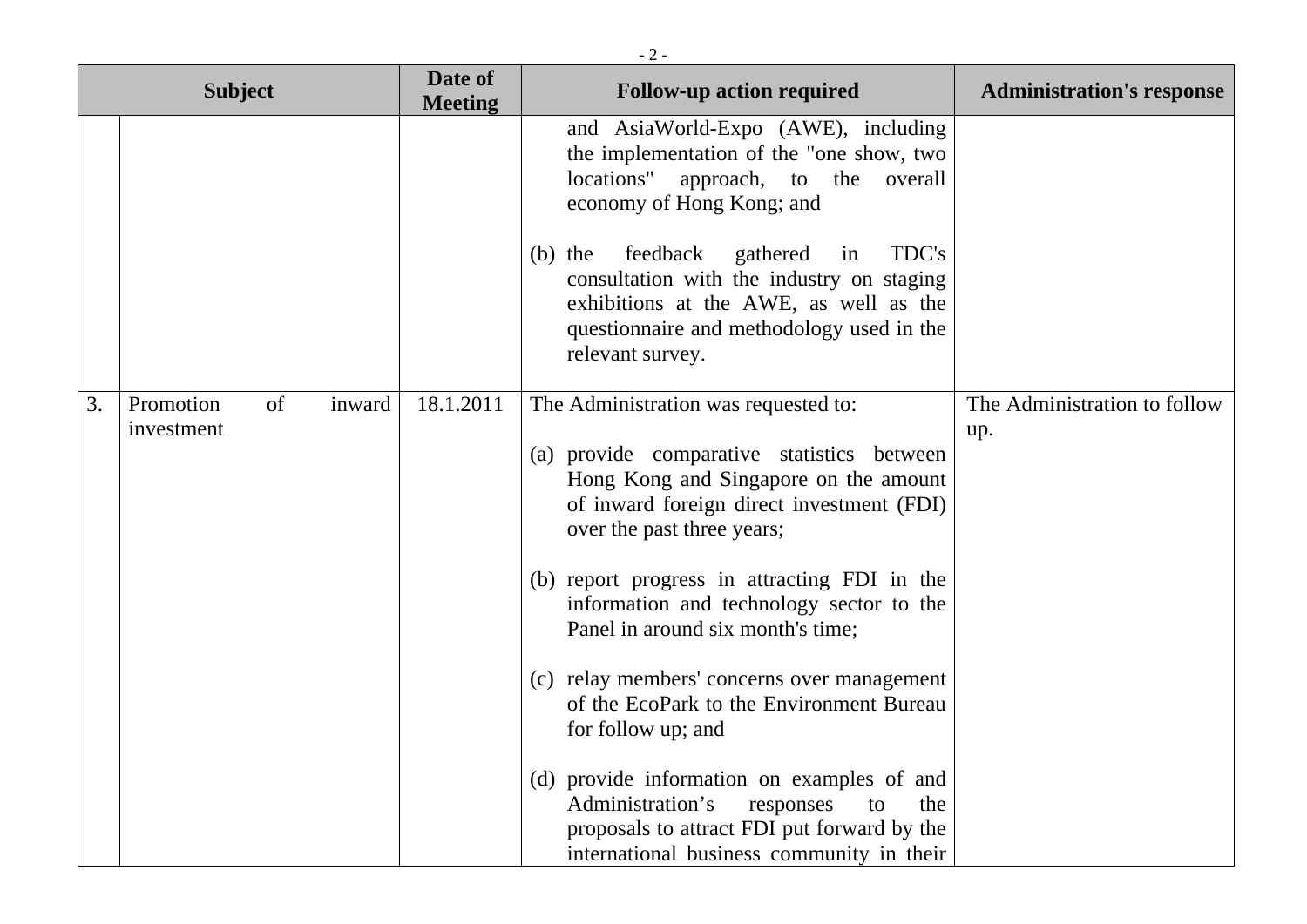| <b>Subject</b> |                                                                                                                                                                                                 | Date of<br><b>Meeting</b> | <b>Follow-up action required</b>                                                                                                                                                                                                                                                                                                                                                                                                   | <b>Administration's response</b>                                                                                                                                                                        |
|----------------|-------------------------------------------------------------------------------------------------------------------------------------------------------------------------------------------------|---------------------------|------------------------------------------------------------------------------------------------------------------------------------------------------------------------------------------------------------------------------------------------------------------------------------------------------------------------------------------------------------------------------------------------------------------------------------|---------------------------------------------------------------------------------------------------------------------------------------------------------------------------------------------------------|
|                |                                                                                                                                                                                                 |                           | next report to the Panel.                                                                                                                                                                                                                                                                                                                                                                                                          |                                                                                                                                                                                                         |
| 4.             | Trade relations between the<br>Mainland and Hong Kong<br>and Hong Kong/Guangdong<br>Co-operation<br>Joint<br>Conference in relation to<br>industry<br>and<br>commerce<br>between the two places | 15.3.2011                 | The Administration was requested to provide<br>information on the participation of the HKSAR<br>Government in the Patent Cooperation Treaty<br>administered under the World Intellectual<br>Property Organization.                                                                                                                                                                                                                 | The Administration to follow<br>up.                                                                                                                                                                     |
| 5.             | developments<br>of<br>Latest<br><b>Industrial Estates</b>                                                                                                                                       | 19.4.2011                 | The Administration was requested to:<br>(a) provide the report on the consultancy study<br>on revitalizing and repositioning of<br>Industrial Estates (IEs) commissioned by<br>the Hong Kong Science and Technology<br>Parks Corporation (HKSTPC); and<br>(b) provide a progress report within this year<br>on the recommendations made by the<br>Government,<br>in<br>conjunction<br>with<br>HKSTPC, on the need for a fourth IE. | The Administration to follow<br>up.                                                                                                                                                                     |
| 6.             | the<br>Progress<br>report<br>on<br>promotion of innovation and<br>technology development in<br>Hong Kong                                                                                        | 19.4.2011                 | The Administration was requested to provide<br>the consultancy report of the review of the<br>Hong Kong Jockey Club Institute of Chinese<br>Medicine (HKJCICM).                                                                                                                                                                                                                                                                    | The consultancy report of<br>the review of HKJCICM and<br>supplementary<br>the<br>information provided by the<br>Administration were issued,<br>on a confidential basis, to<br>members via LC Paper No. |